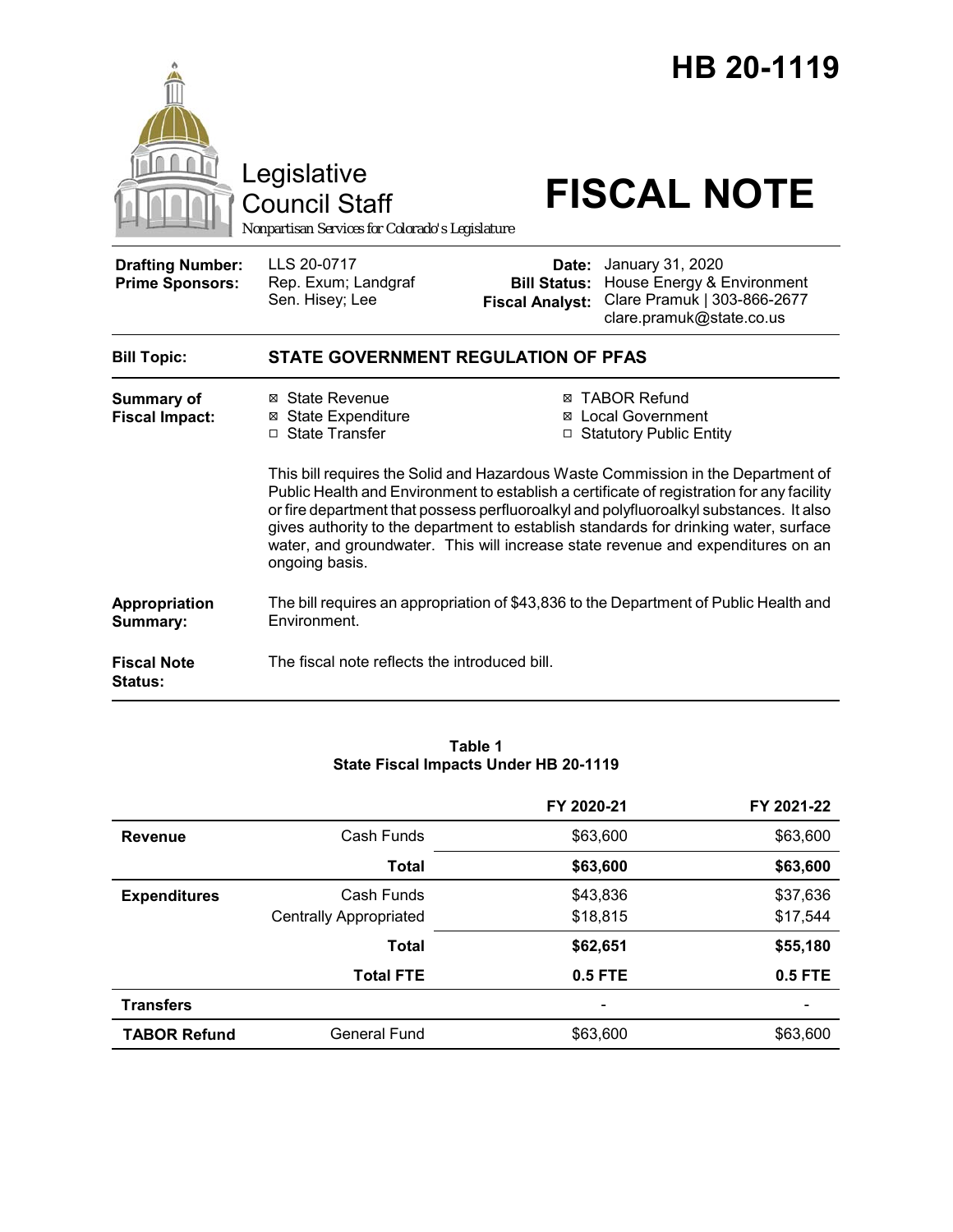January 31, 2020

# Page 2 **HB 20-1119**

## **Summary of Legislation**

This bill requires the Solid and Hazardous Waste Commission (commission) in the Department of Public Health and Environment (CDPHE) to establish a certificate of registration for any facility or fire department that possess perfluoroalkyl and polyfluoroalkyl substances (PFAS). The commission will promulgate rules establishing standards for capture and disposal of PFAS and set penalties for not obtaining a certificate of registration or following standards. All facilities or fire departments that possess PFAS must register by June 1, 2021, or within six months of obtaining PFAS. To obtain the certificate of registration, a facility or fire department must prove that it follows the standards set by the commission.

The commission has authority to adopt standards and regulations for PFAS in surface water and groundwater and may require wastewater systems to collect PFAS data. The CDPHE may require public drinking waster systems to sample drinking water supply sources and finished drinking water for PFAS.

Finally, the bill establishes requirements for receiving an exemption to the restrictions for use of firefighting foam containing PFAS for training purposes. Testing at a structure used for storage or maintenance of aircraft is exempt from restrictions if the structure is located at a Colorado airport that:

- has been certified by the Federal Aviation Administration;
- serves at least 20 million passengers per year;
- has adequate containment and disposal systems; and
- the testing follows standards listed in the bill.

# **Background**

PFAS are synthetic chemicals that were developed in the early 1900s to coat products to make them heat-, water-, and oil-resistant. They have become prevalent in a variety of products used around the world, including: nonstick cookware, water-repellent clothing, stain-resistant fabrics, and firefighting foams. According to the Environmental Protection Agency (EPA), there are over 4,000 different types of PFAS that have been manufactured in the last 70 years.

## **Assumptions**

Based on survey data that CDPHE collected under House Bill 19-1279, the fiscal note assumes there are 230 facilities that have PFAS on-site, and the fiscal note assumes that this number will remain static.

## **State Revenue**

This bill increases revenue from fees on facilities that possess PFAS by \$63,600 in FY 2020-21 and FY 2021-22 to the Hazardous Waste Service Fund. Additional revenue may be generated from penalties for noncompliance with the provisions of the bill, but these will be set by rule and are not included in the fiscal note.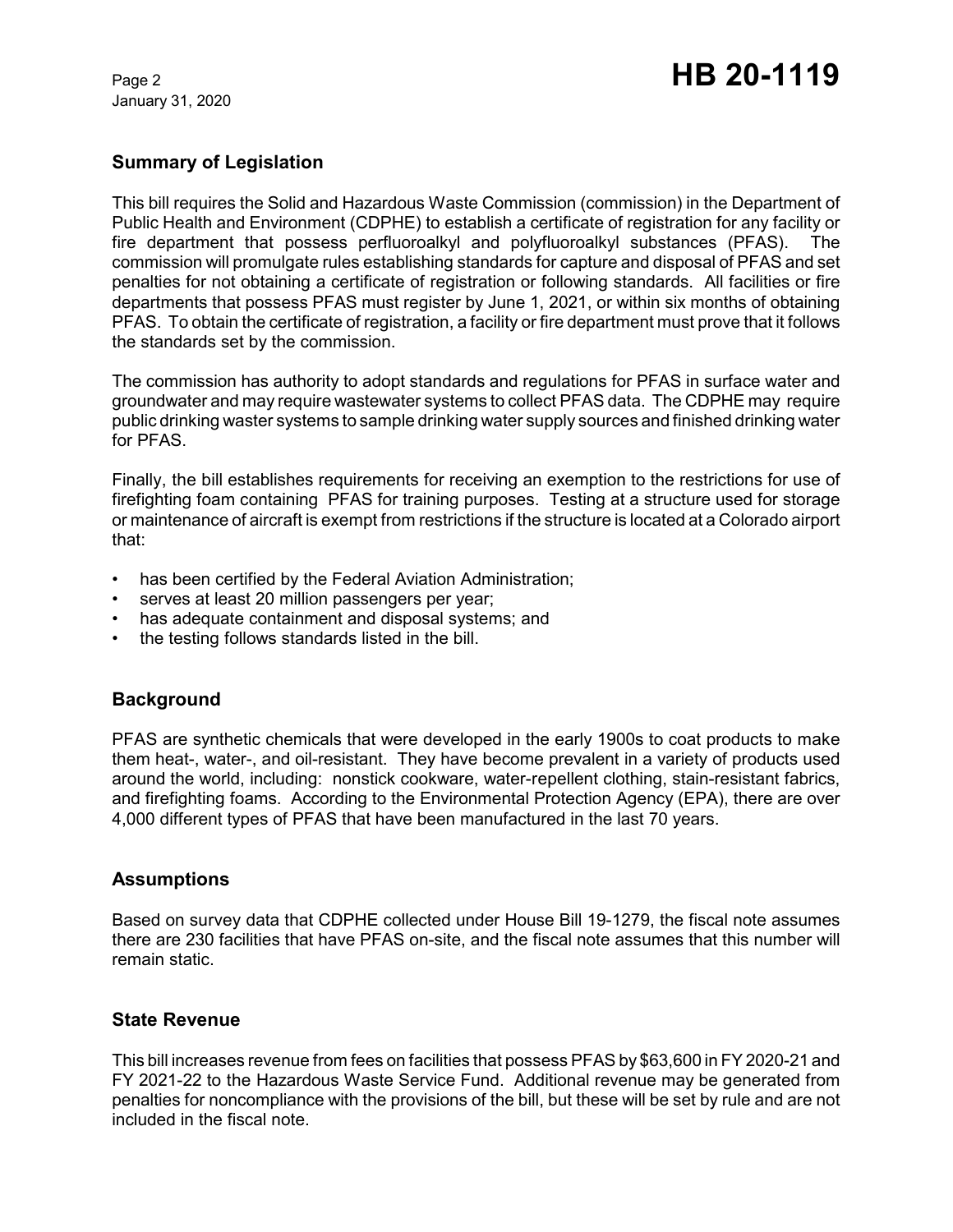January 31, 2020

**Fee impact on facilities**. Colorado law requires legislative service agency review of measures which create or increase any fee collected by a state agency. These fee amounts are estimates only, actual fees will be set administratively by the CDPHE based on cash fund balance, estimated program costs, and the estimated number of certificates of registration subject to the fee. Table 2 below identifies the fee impact of this bill.

| <b>Fiscal Year</b> | <b>Type of Fee</b>                  | <b>Proposed</b><br>Fee | <b>Number</b><br><b>Affected</b> | <b>Total Fee</b><br>Impact |
|--------------------|-------------------------------------|------------------------|----------------------------------|----------------------------|
| FY 2020-21         | Tier I Certificate of Registration  | \$3,000                | 14                               | \$42,000                   |
|                    | Tier II Certificate of Registration | \$100                  | 216                              | \$21,600                   |
|                    |                                     |                        | <b>FY 2020-21 Total</b>          | \$63,600                   |
| FY 2021-22         | Tier I Certificate of Registration  | \$3,000                | 14                               | \$42,000                   |
|                    | Tier II Certificate of Registration | \$100                  | 216                              | \$21,600                   |
|                    |                                     |                        | <b>FY 2021-22 Total</b>          | \$63,600                   |

#### **Table 2 Fee Impact of HB20-1119**

Tier I facilities are airports and require a higher level of inspection. Tier II facilities are smaller and include fire stations, race tracks, and ski resorts. The fees will fund the administration of the certificates of registration.

# **State Expenditures**

This bill will increase expenditures for CDPHE by \$62,651 and 0.5 FTE in FY 2020-21, and by \$55,180 and 0.5 FTE in FY2021-22. These costs are shown in Table 3 and explained below.

|                                             | FY 2020-21 | FY 2021-22               |
|---------------------------------------------|------------|--------------------------|
| Department of Public Health and Environment |            |                          |
| <b>Personal Services</b>                    | \$36,961   | \$36,961                 |
| <b>Operating Expenses</b>                   | \$675      | \$675                    |
| <b>Capital Outlay Costs</b>                 | \$6,200    | $\overline{\phantom{a}}$ |
| <b>Legal Services</b>                       |            | -                        |
| Centrally Appropriated Costs*               | \$18,815   | \$17,544                 |
| <b>Total Cost</b>                           | \$62,651   | \$55,180                 |
| <b>Total FTE</b>                            | 0.5 FTE    | $0.5$ FTE                |

**Table 3 Expenditures Under HB 20-1119**

 *\* Centrally appropriated costs are not included in the bill's appropriation.*

The Solid and Hazardous Waste Commission will promulgate rules and begin the process of verifying that facilities are eligible to receive a certificate of registration in FY 2020-21. The CDPHE will add 0.5 FTE of an environmental protection specialist to conduct inspections and process applications for certificates of registration.